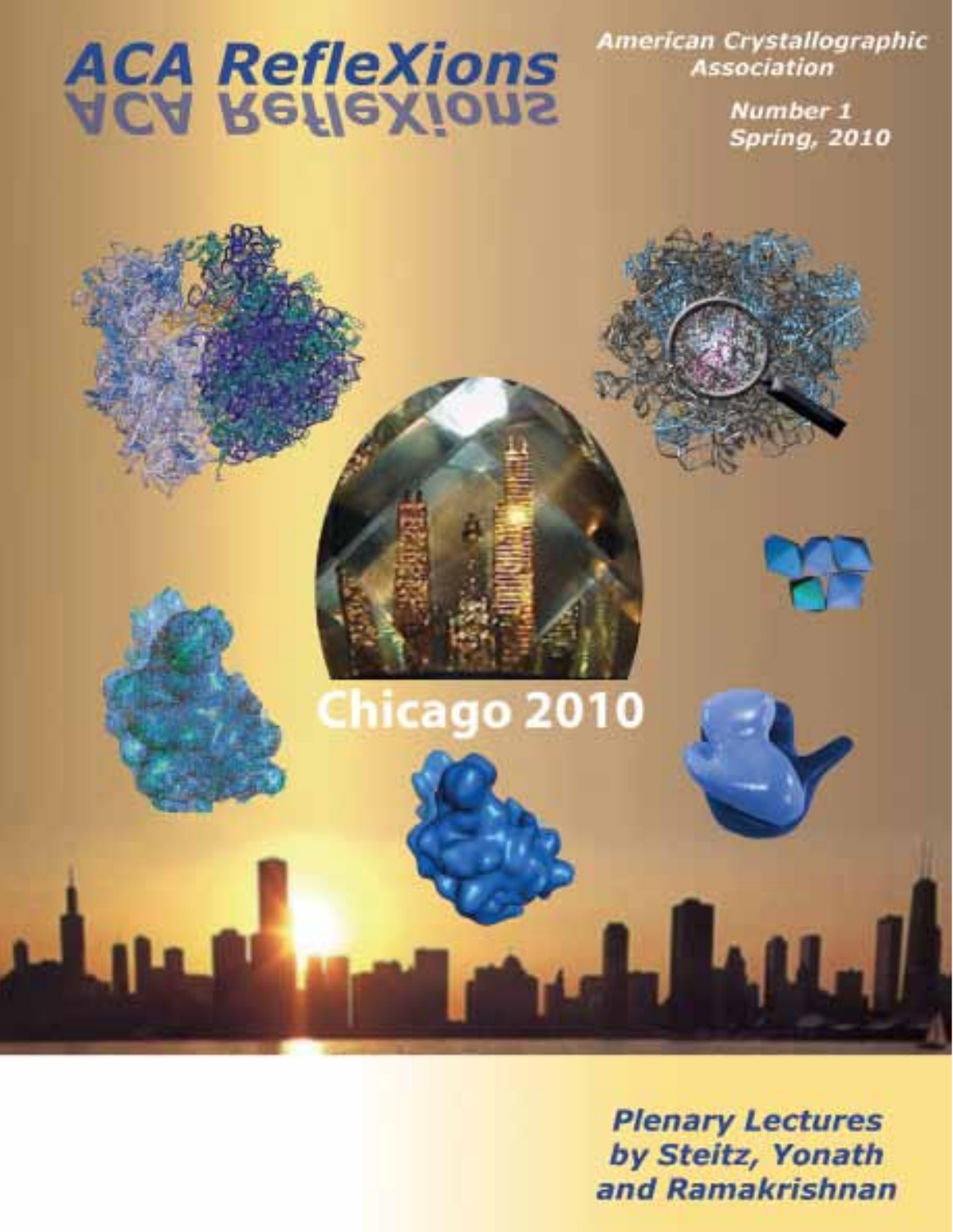# *American Crystallographic Association*

## *ACA RefleXions*

*Spring, 2010 ACA HOME PAGE:* **www.AmerCrystalAssn.org**

## *Table of Contents*

- **3 President's Column**
- **4-6 Awards to crystallographers**
- **6 Travel Award report -2009 ACA Meeting**

**New History Portal, Art in Crystallography, Appeal for** *Opinions* **editor** 

- **7 2010 ACA Council Officers and Appointments**
- **8 2010 ACA Standing Committee Members**
- **10-12 2010 Special Interest Group Officers**
- **13-14 2010 USNCCr Roster**
- **14 On the Cover**
- **15 Lachlan M. D. Cranswick**
- **18 Corporate Members**
- **19-20 Lieselotte Templeton (1918-2009)**
- **20 Contributors to this issue Index of advertisers**
- **21-23 Shih-Lin Chang's 2009 Warren Award Lecture**
- **24-26 Books**
- **26 Joe Ferrara is our new** *Books Section* **Editor**
- **28-30 Meeting Reports**
- **32 Opinion**
- **33 Crystallography Education Workshop**
- **34-35 2010 ACA Meeting in Chicago**
- **36 Calendar of Meetings**







Contributions to *ACA RefleXions* may be sent to either of the Editors:

| Connie (Chidester) RajnakJudith L. Flippen-Anderson    |  |
|--------------------------------------------------------|--|
|                                                        |  |
|                                                        |  |
|                                                        |  |
| conniechidester@earthlink.net flippen@rcsb.rutgers.edu |  |
|                                                        |  |

Please address matters pertaining to advertisements, membership inquiries, or use of the ACA mailing list to:

 Marcia J. Colquhoun, Director of Administrative Services American Crystallographic Association P.O. Box 96, Ellicott Station Buffalo, NY 14205 tel: 716-898-8692; fax: 716-898-8695 marcia@hwi.buffalo.edu

#### **Deadlines for contributions are: February 1 (Spring), May 1 (Summer), August 1 (Fall) and November 1 (Winter)**

*ACA RefleXions* (ISSN 1058-9945) Number 1 2010. Published four times per year in the spring, summer, fall and winter for the membership of the American Crystallographic Association, P.O. Box 96, Ellicott Station, Buffalo, NY 14205-0096. Membership in the ACA includes a non-deductible charge of \$1.75 from membership dues to be applied to a subscription to ACARefleXions. Periodicals postage paid at Buffalo, New York. POSTMAS-TER: Send address changes to ACA, P.O.Box 96, Ellicott Station, Buffalo, NY, 14205-0096.

*Cover: Images from the Nobel-winning research on the ribosome. The historical sequence of work by Ada Yonath, Thomas Steitz, and Vekatraman Ramakrishnan is shown. See page 14 for a more complete description.*



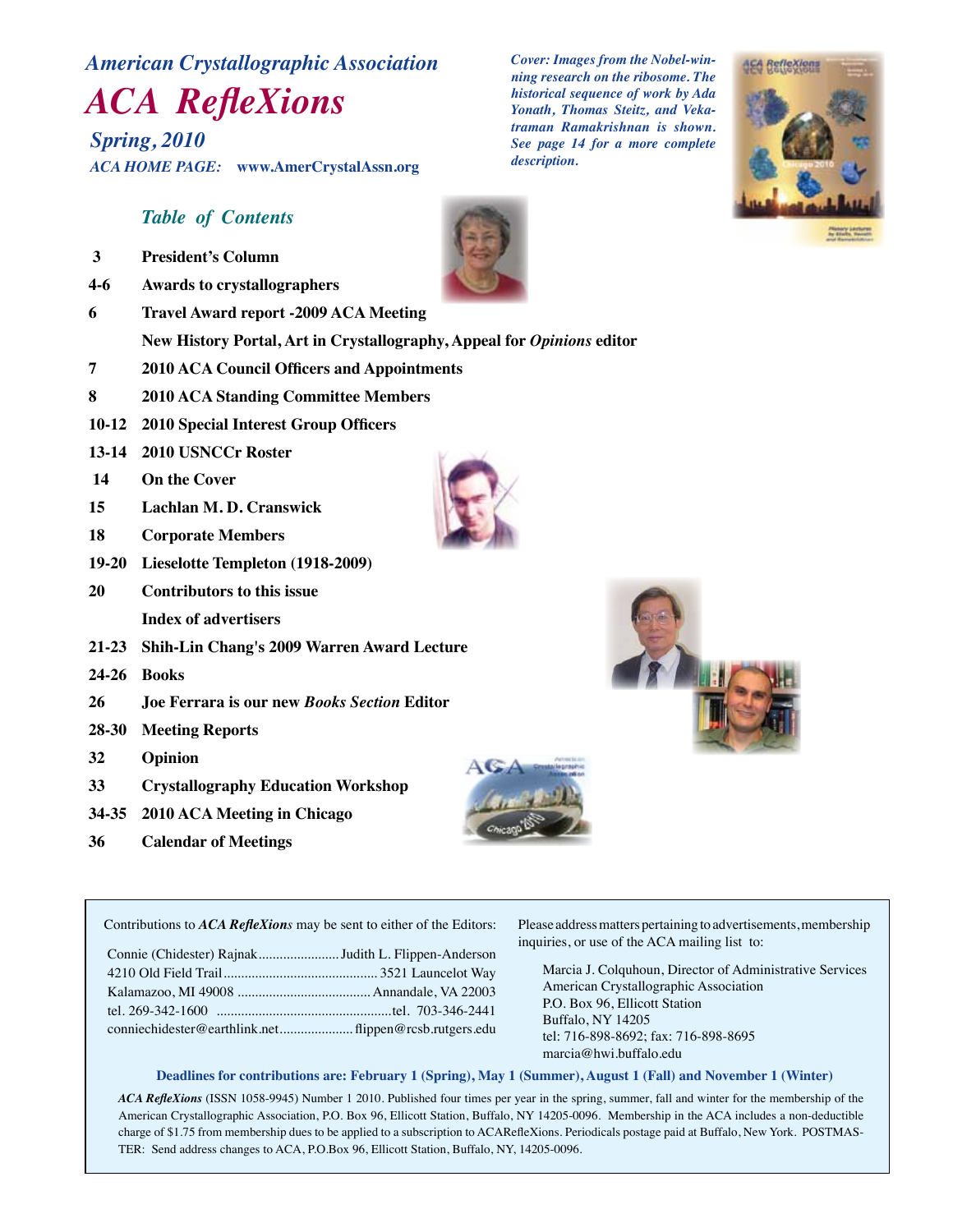

#### *Lieselotte Templeton 1918 - 2009 Spring 2010*



*Lieselotte in the late 1940's. Photo courtesy of David Templeton.*

Lieselotte (Lilo) Templeton (née Kamm) was born in August 1918, in Breslau, Silesia, then part of Germany. She died October 10, 2009 in Berkeley, California, at the age of 91.

Until Lilo was 14 years old, she lived with her parents and her younger brother Dieter (Max Dietrich Kamm) in a large flat in Breslau. Her father Walter was a lawyer who had all sorts of cases; he once, on behalf of a fisherman, sued the civic authorities for placing a bridge support in the Oder river in a spot that was prone to causing accidents because of the prevailing currents. He won the case, and the happy fisherman paid in installments of fish. Theirs was an affluent, well-educated family. They were modern, secular and Jewish. Part of each summer was spent at the Baltic Seacoast, together with other relatives, including an aunt, Tante Munda from Berlin, a talented painter, her husband Bruno, and their daughters, Illu and Eva. Other notable relatives included an uncle, the physicist Otto Stern, who was to win a Nobel Prize, and his sister, Tante Li, who among other things designed very modern furniture, some of which is still in use in David Templeton's house.

In 1933, her parents fortunately foresaw the political changes that were coming and decided that they needed to leave Germany immediately. (Otto Stern emigrated to the United States in the same year, resigning his post at Hamburg University in protest when ordered to fire a Jewish lab assistant.) The family lived in the town of Versailles for three years, 1933-36, and it was here that Lilo became fluent in French and completed high school. In 1936 the family emigrated to the United States, first to New York, then, in 1937, to Berkeley where Dieter had enrolled at U.C. Berkeley. Lilo also enrolled at U.C. Berkeley, achieving first her B.S. in 1946, then her PhD in 1950. In the spring term of 1947, Lilo Kamm and David Templeton were both enrolled in Professor Giauque's thermodynamics class. They met on the first day of class. A short time later, Lilo, ever resourceful, asked David for help making and repairing some needed equipment in a basement lab of Le Conte Hall. They were married in 1948.

During her graduate work in physical chemistry at Berkeley, she also worked for her thesis advisor, chemistry professor Leo Brewer, as an employee of the plutonium project of the Manhattan District. After receiving her PhD, Lilo did significant work in solid state chemistry and ceramics, and in detection of explosive materials. For some time she was not able to work in the same department as David, due to anti-nepotism rules.

Once those were relaxed, Lilo and David entered the most active period of their

lives together. In Lilo's words<sup>1</sup> "It was really my interest in computer programming and the subsequent reworking of the analytical absorption program (AGNOST) now called ABSOR that got me seriously involved in crystallography. ABSOR was useful in helping me solve several crystal structures of heavy-element compounds, but it was particularly important in recent work with my husband on

*Lieselotte and David at a Berkeley College of Chemistry event.* 

*Photo courtesy of Dorothy Read (Berkeley)*



studying anomalous dispersion at absorption edges with synchrotron radiation. Our



measurements with compounds of cesium and several rare earth elements demonstrated the exceptionally large effects which occur at L absorption edges..."

Other workers at SSRL remember her work: "Lieselotte Templeton, working together with her husband David, conducted pioneering research in the late 70's and 80's at the Stanford Synchrotron Radiation Laboratory (SSRL), studying anomalous dispersion and dichroism at the absorption edges of heavy metals. These experiments made special use of the tunable nature of synchrotron radiation to investigate the fundamental properties of anomalous dispersion. They measured single crystal x-ray anomalous scattering data using [a] diffractometer dedicated for crystallography studies. During the

*David and Lieselotte at the experimental control area of beam line 1-5 at SSRL where many of their measurements were made. Photo courtesy of Keith Hodgson.*